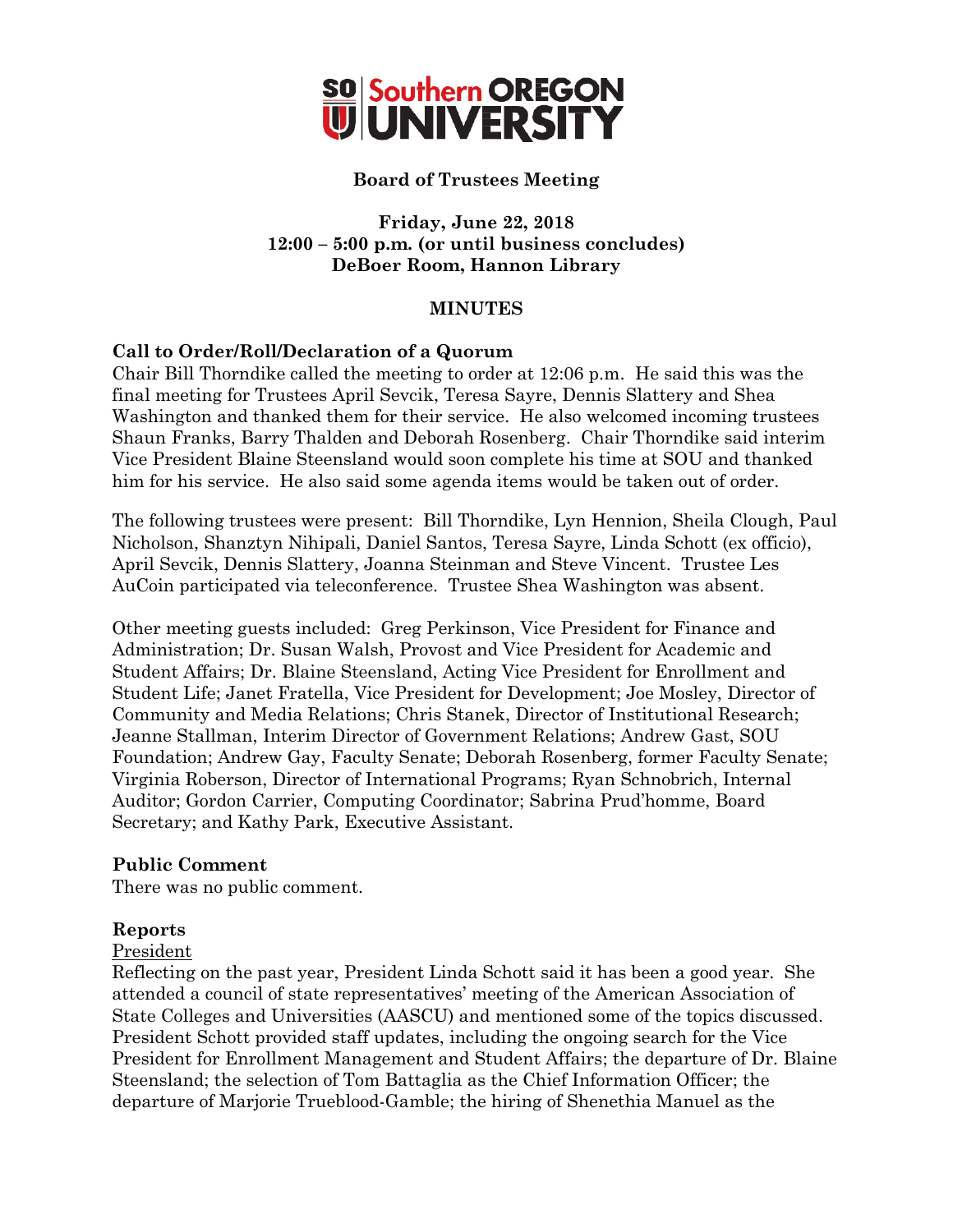interim Director of Diversity and Inclusion; the resignation of the leader of the Veteran's Resource Office; and the departure of Fred Creek. Provost Susan Walsh mentioned the departure of Dr. Ken Mulliken and the search for the Director of the Honors College; the interim director is Dr. Prakash Chenjeri.

President Schott said she and the presidents of Oregon Tech, Rogue Community College and Klamath Community College met to discuss how their improved collaboration could enhance the colleges' service to southern Oregon.

President Schott discussed a perception survey that SOU will pursue to establish baselines for the communications and marketing departments. The survey will provide information on how others, including potential students, view SOU so the university can leverage its strengths and address weaknesses. Simpson Scarborough will conduct the survey, which will complement other surveys that have been conducted recently.

Turning to strategic planning, President Schott said she and her cabinet prioritized six out of the 22 goals: transforming curriculum and pedagogy; developing a culture of service excellence; building a structure and climate for employee success; development of key performance indicators; the strategic enrollment management plan; and better pathways supporting the development of underrepresented employees and students. The factors that infuse and surround all of the work are the commitments to advance diversity, equity, and inclusion; spirit of innovation and the work to move that forward; commitment to environmental sustainability; and a constant eye on financial stability.

Recognizing the need to do a good job assessing, documenting and monitoring actions taken in support of the strategic plan, President Schott said SOU needed a robust system. Chris Stanek said SOU already has an assessment software that is adaptable to serve this function and displayed some of the reporting capabilities.

President Schott then discussed the importance of town-gown relationships and how to enhance them. Those relationships tie in with strategic direction 7.

President Schott mentioned some of her summer activities: attending AASCU's summer council for presidents, conducting some legislative visits, continuing her speaking engagements in the community, and fundraising in the bay area. She wants her leadership team to focus on building a plan for serving adult learners and thinking about housing for students and employees.

As part of the report, later in the meeting, Matt Sayre highlighted the athletic accomplishments over the last year, including standings in the NAIA and Cascade Conference. He introduced student-athletes Tyler Dean and Harlee Donovan along with Coach Jessica Pistole; he highlighted their accomplishments and gave each a moment to address the board.

### Committees

*Executive and Audit Committee* – Chair Thorndike said the committee met and will bring a recommendation to the board regarding the audit plan.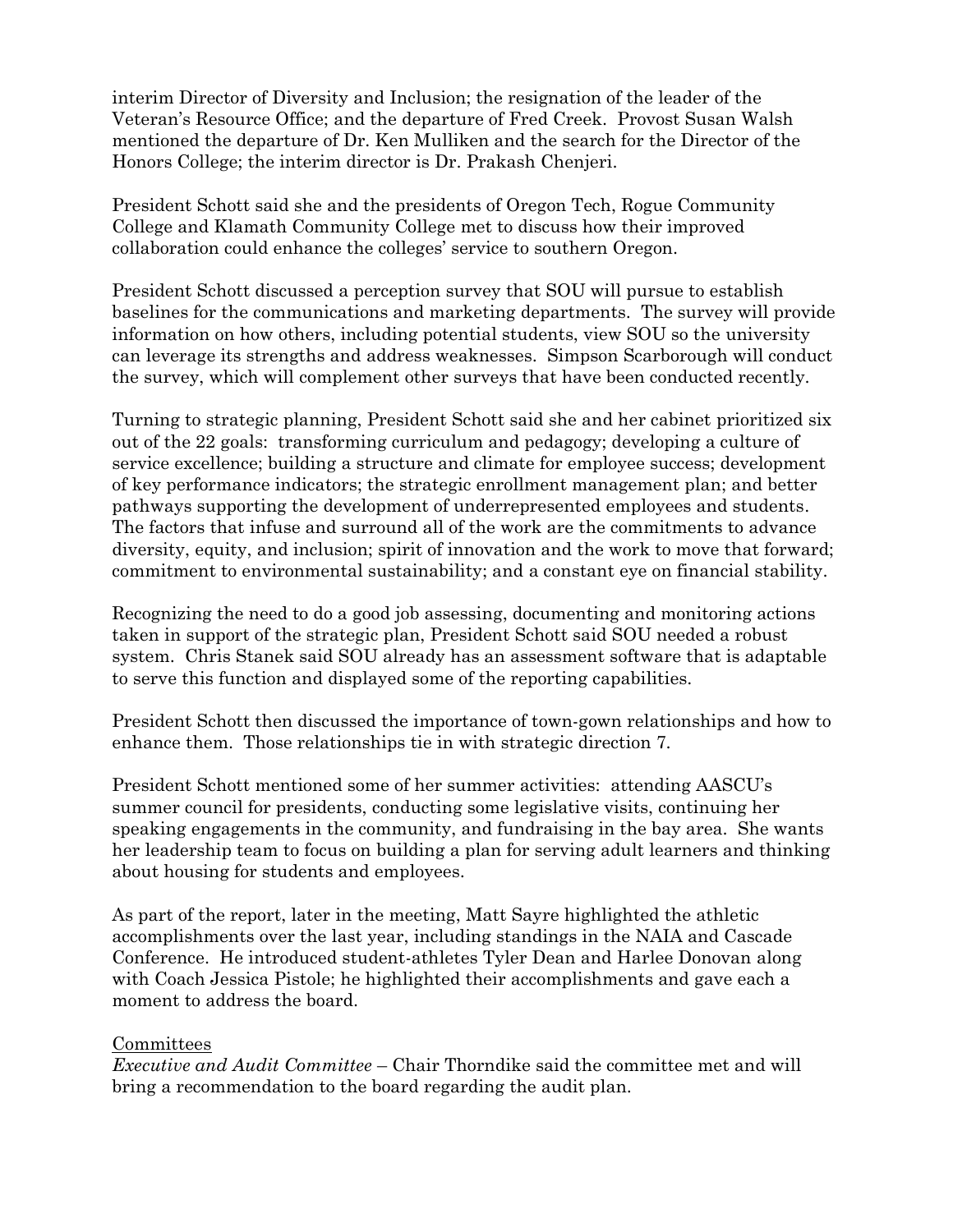*Academic and Student Affairs Committee* – Trustee Teresa Sayre said Provost Walsh is now the chair of the Provosts' Council and mentioned the council's hot topics for the upcoming legislative session. Discussing curriculum updates, Trustee Sayre said there are 51 students enrolled in the online MBA program; the healthcare administration degree program has 20 students; work continues on the micro-credentials to respond to local business needs; the new digital cinema program is on the horizon; the next online program will be the masters of education, with a target date of January 2019; and SOU's partnership with the Butte Falls charter school. Trustee Sayre recognized faculty and staff who attended the meetings. She praised presentations on the McNair Program, trauma informed practices, and updates on various AASCU projects.

*Finance and Administration Committee* – Trustee Paul Nicholson said the committee reviewed its dashboard and discussed the cash position, which is strong and slightly ahead of expectations. The committee discussed SOU's initiatives around institutional effectiveness, particularly service excellence and risk management across the university. Trustee Nicholson recognized Greg Perkinson for the rigor of his approach. The committee discussed the student incidental fee and differential tuition rate for international exchange students; received a quarterly management report; reviewed the pro forma to project consequences of various decisions that might be made in the budgeting process; received an investment update; and has spent a lot of time developing a recommended budget for the board's approval. Trustee Nicholson mentioned Trustee Slattery's departure and underscored the value he has brought to the committee. Trustee Nicholson later recognized that SOU came out of retrenchment in the last three months.

Student Leadership

Alexis Phillips, the incoming ASSOU President, was unable to attend the meeting.

### Faculty Senate

Andrew Gay thanked Deborah Rosenberg for her service as the Senate chair for two years. He said Faculty Senate had a workhorse term. It approved a lot of curriculum changes and new courses. It gave awards to faculty for teaching and distinguished service; approved faculty development funds; reviewed policies; and approved the new campus theme of "From Ignorance to Wisdom."

### **Information and Discussion Items**

#### Enrollment Update

Dr. Blaine Steensland highlighted figures included in the meeting materials. He said the applicant figures for freshmen students will not change much but those for transfer students will. There is a gap between the admits and the confirmed rates, but that gap is closing down. Dr. Steensland mentioned the decline in the transfer rate of international students.

Discussing enrollment projections, Dr. Steensland said they used a new predictive model, which combines several factors but relies heavily on the application data. Enrollment has been relatively stable in the past several years and looking to the future. The enrollment and budget models come from different vantage points but are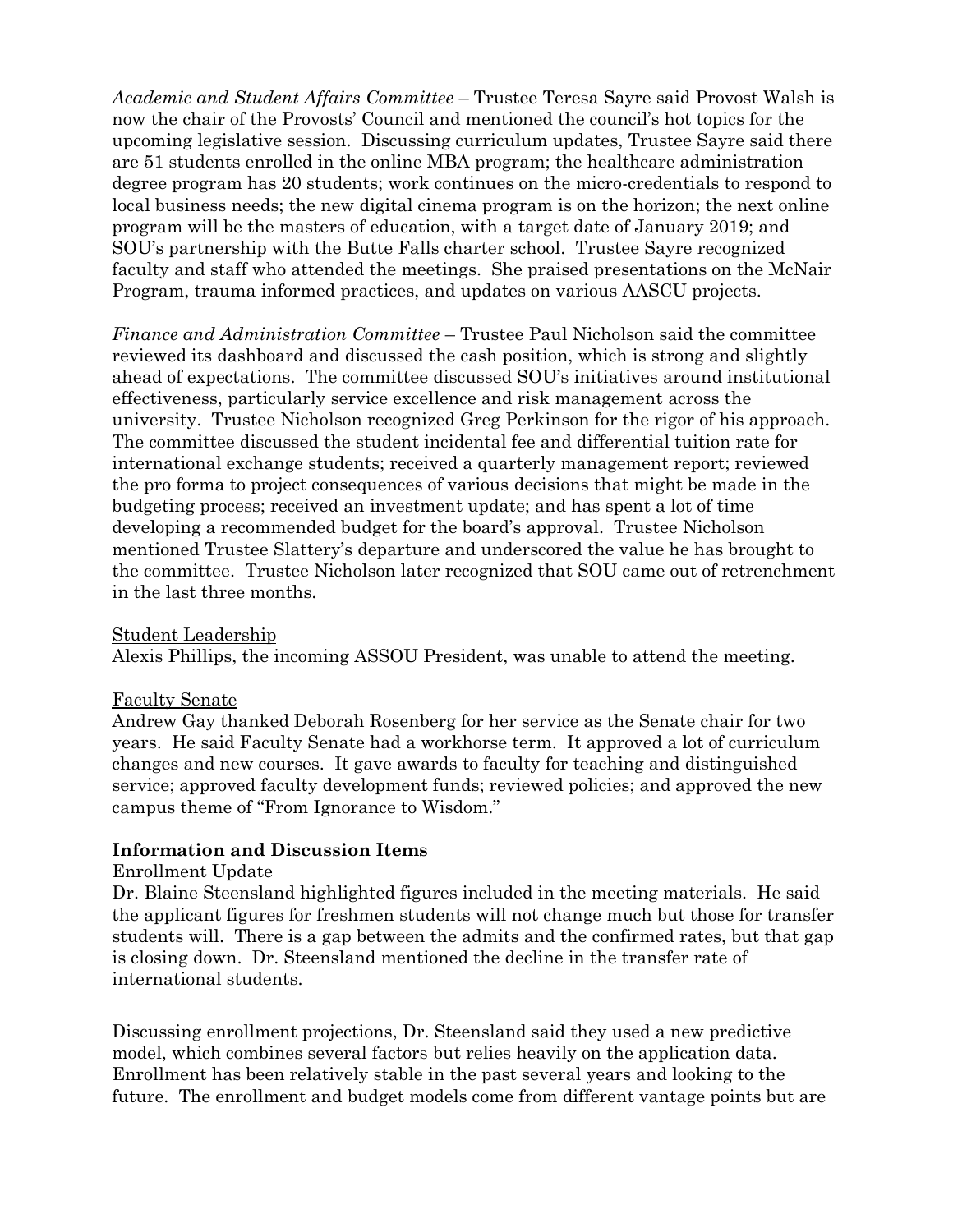very close in their projections, which suggests that they both serve as reliable analytical tools. However, the enrollment model does not capture new initiatives, degree programs, and activities that strengthen enrollment.

Dr. Steensland addressed the enrollment management process. It includes a council of approximately 25 individuals with six standing committees that will address fundamental areas from marketing to new programs, work with underrepresented and underserved students, and look at initiatives that will address recruitment and persistence. The council will create a plan with long-and short-term goals and initiatives and will provide ongoing assessment.

Responding to Trustee Clough's inquiry, Dr. Steensland said the perception survey will provide a baseline understanding of how key public groups look at SOU and how SOU may want to influence that through messaging and outreach. In subsequent years, it would provide a baseline to evaluate whether strategies are successful.

Responding to Trustee Santos's inquiry, discussion ensued on the retention rate, its projected decrease in future years, factors that impact the rate, and the importance of retention.

## **Consent Agenda**

Trustee Santos moved to approve the March 16, 2018 meeting minutes, as presented. Trustee Sayre abstained because she was not at the meeting. Trustee Nicholson seconded the motion and it passed unanimously among the voting members.

### **Action Items**

### Board Officer Elections

Chair Thorndike said the trustees have the authority to elect a chair and a vice chair for the upcoming academic year. Sabrina Prud'homme described the survey she disseminated, seeking suggestions for individuals to fill those positions. She reviewed the information received and the conversations she had with suggested individuals regarding their desire and ability to serve in leadership positions.

Chair Thorndike asked for nominations for the position of chair. Trustee Slattery nominated Trustee Hennion; Trustee AuCoin seconded the nomination. The trustees voted unanimously for Trustee Hennion to serve as the chair for the next year.

Chair Thorndike then asked for nominations for the position of vice chair. Trustee Vincent nominated Trustee Nicholson; Trustees Slattery and AuCoin seconded the nomination. Trustee Nicholson abstained. The trustees voted unanimously, for Trustee Nicholson to serve as the vice chair for the next academic year.

### FY 2018-19 Internal Audit Plan

Ryan Schnobrich walked the trustees through his audit plan for next year, which includes assurance/audit services, consulting services, investigative services, governance, risk assessment, internal control assessment and function capacity building, as detailed in the meeting materials.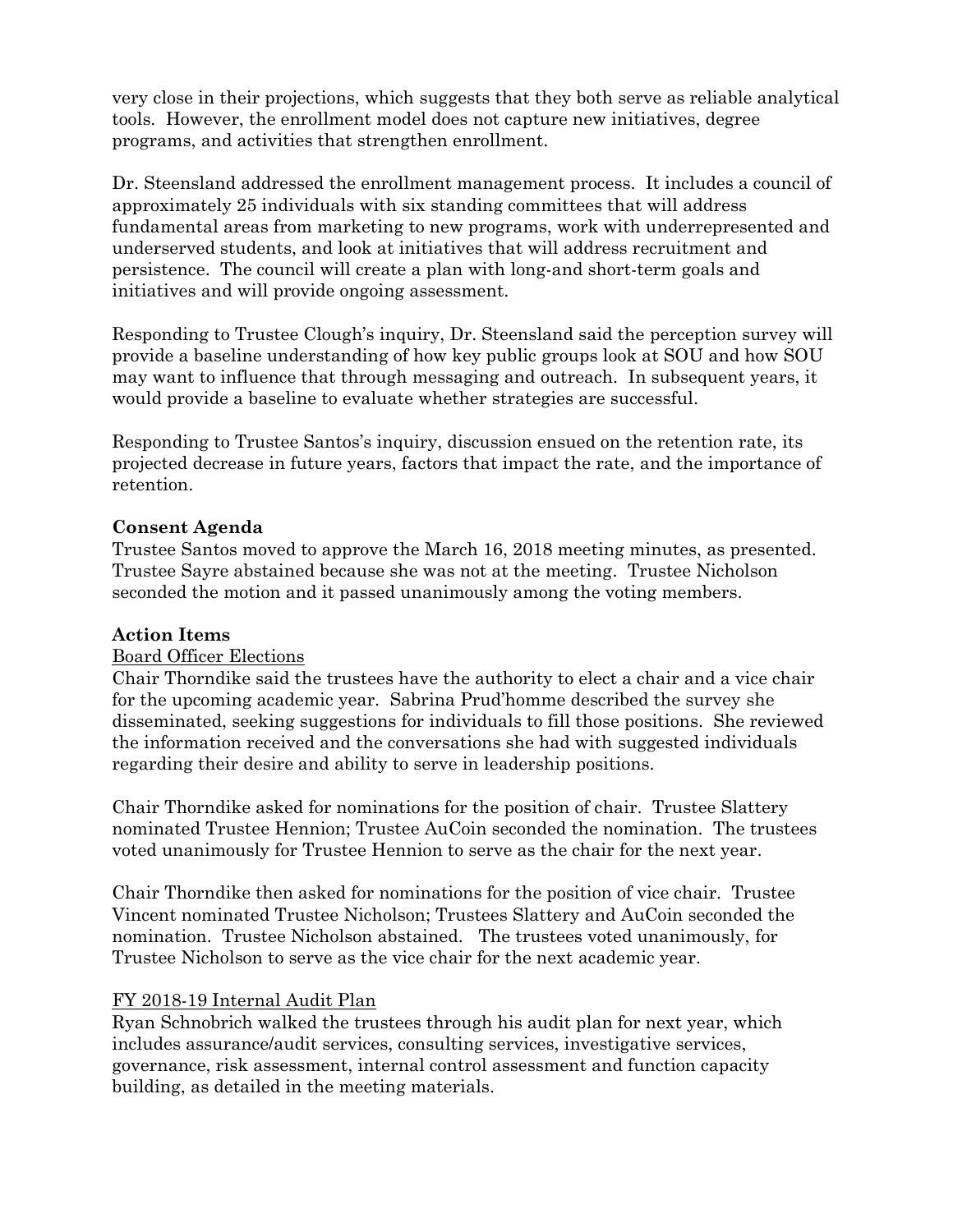Responding to Trustee Clough's inquiry, Mr. Perkinson said information technology is a recognized risk for the university and Mr. Schnobrich said it would be included in the plan for 2020. Trustee Nicholson thought it would be appropriate to add information technology or cybersecurity to the list of consulting services to be provided in this plan.

Trustee Hennion moved that the Board of Trustees adopt the Internal Audit Plan. Trustees Nicholson and Vincent seconded the motion and it passed unanimously.

### AY 2018-19 Differential Tuition Rate: Supplemental Exchange Students

Mark Denney said the Finance and Administration Committee reviewed this item and recommends approval. The board usually approves all tuition rates at one time. However, this specific tuition rate was accidentally omitted as a special rate and erroneously included in the nonresident rate that was approved.

SOU has exchange agreements with several international universities. SOU students pay tuition and fees to SOU but go abroad and study at the international university; students from the international university have the same arrangement. This tuition rate does not apply to those students.

However, those international universities often have more students who want to come to SOU but there are not enough positions in the exchange programs for them to participate. SOU's nonresident rate would apply to these students but it is often costprohibitive. This differential rate would apply to those students. It is proposed at 175 percent of the resident undergraduate rate, which exceeds the average cost of providing education. Currently, there are about ten students to whom this rate would apply. Responding to Trustee Sevcik, Mr. Denney said there would be no ceiling placed on the number of students who could qualify for this rate.

Trustee Nihipali moved that the Board of Trustees approve the academic year 2018-19 differential tuition rate of \$301 per credit hour for supplemental exchange students. Trustee Clough seconded the motion and it passed unanimously.

### Amendment to Student Incidental Fee for AY 2018-19

Mark Denney reminded the board that it approved mandatory fees, including the student incidental fee, in March. With SOU's decision to close the Schneider Children's Center, the students propose to discontinue the \$13 that is included in the student incidental fee to subsidize the center, which could only be done through a referendum. The students held a special election to vote on the referendum. However, not enough students participated in the election to meet the requirements for a valid election. Since the issue is not before the board as a result of a recognized student process, the board is unable to take action on the proposed amendment.

The student incidental fee will remain at its current rate. The proposal moving through the registrar's office is to offer a credit to students in an amount equal to the subsidy. The students will have the opportunity to hold another special election.

### Adoption of FY 2018-19 Budget

Mark Denney reiterated the path the Finance and Administration Committee and the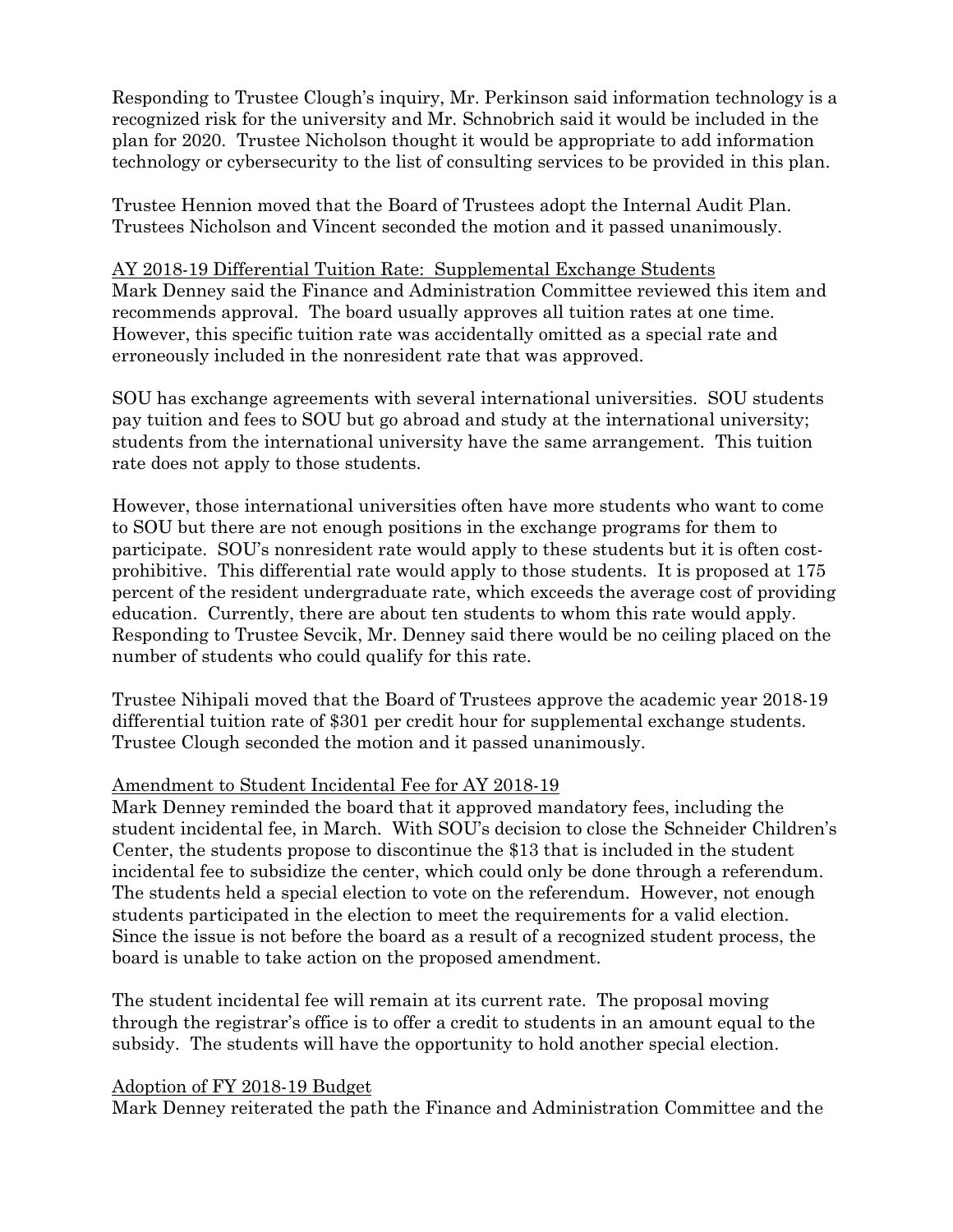board have taken to develop the draft budget: budget assumption and process discussions in January; setting tuition and mandatory fees in March; enrollment projections also in March; revenue projections in April; draft budget and ending fund balance guidance in May.

Mr. Denney highlighted some of the tuition rates that were approved in March, as included in the meeting materials. He then discussed the enrollment projection trend based on a three year history and mentioned the positive impact the online MBA program will have on enrollment.

Turning to revenue, Mr. Denney said some of the increase in tuition revenue is from the online MBA program. Mr. Denney discussed remissions (internal institutional scholarships)—a program the Tuition Advisory Council recommended be maintained.

Mr. Denney then discussed state support, saying he believes the Student Success and Completion Model is unfavorable to all the regional universities. However, because of SOU's recent strong graduation numbers and increased enrollment of resident students, there may be an increase in state funding based on that model.

Miscellaneous other revenue is projected to decline because the current year included some one-time money.

Turning to expenditures, Mr. Denney said labor makes up 79.3 percent of the total expenditures. Labor is increasing at about 4.4 percent, which is a combination of COLA and step, year and rank increases. Other Payroll Expenses makes up 35.7 percent of total payroll and is increasing 8.5 percent.

Supplies & Services (S&S) is just under 17 percent of the total expenditures. S&S expenses have been kept relatively flat since 2015. The increase this year of \$1.3 million is due in large part to the online MBA program. Responding to Trustee Nicholson's comment, Mr. Denney said S&S expenses include about \$150,000 for implementing the strategic plan. Trustee Nicholson clarified that, late in the budget process, SOU received a one-time insurance payment of \$500,000, which was included in the budget for S&S for strategic initiatives. As a result, the S&S expenses include about \$650,000 for implementing the strategic plan.

Mr. Denney then addressed interfund transfers. The 14 percent increase is due to labor increases in supported programs in Jefferson Public Radio and athletics, and recognizes the academic use of the Student Recreation Center.

The proposed budget includes an ending fund balance of 11.1 percent, which is in excess of the 11 percent President Schott promised.

Trustee Nicholson moved that the Board of Trustees approve and adopt the fiscal year 2018-2019 budget in the sum of \$86,566,121, inclusive of Education and General budgeted operations in the sum of \$65,710,486; an auxiliaries budget in the sum of \$16,427,493; and designated operations in the sum of \$4,428,142. Trustee Hennion seconded the motion and it passed unanimously.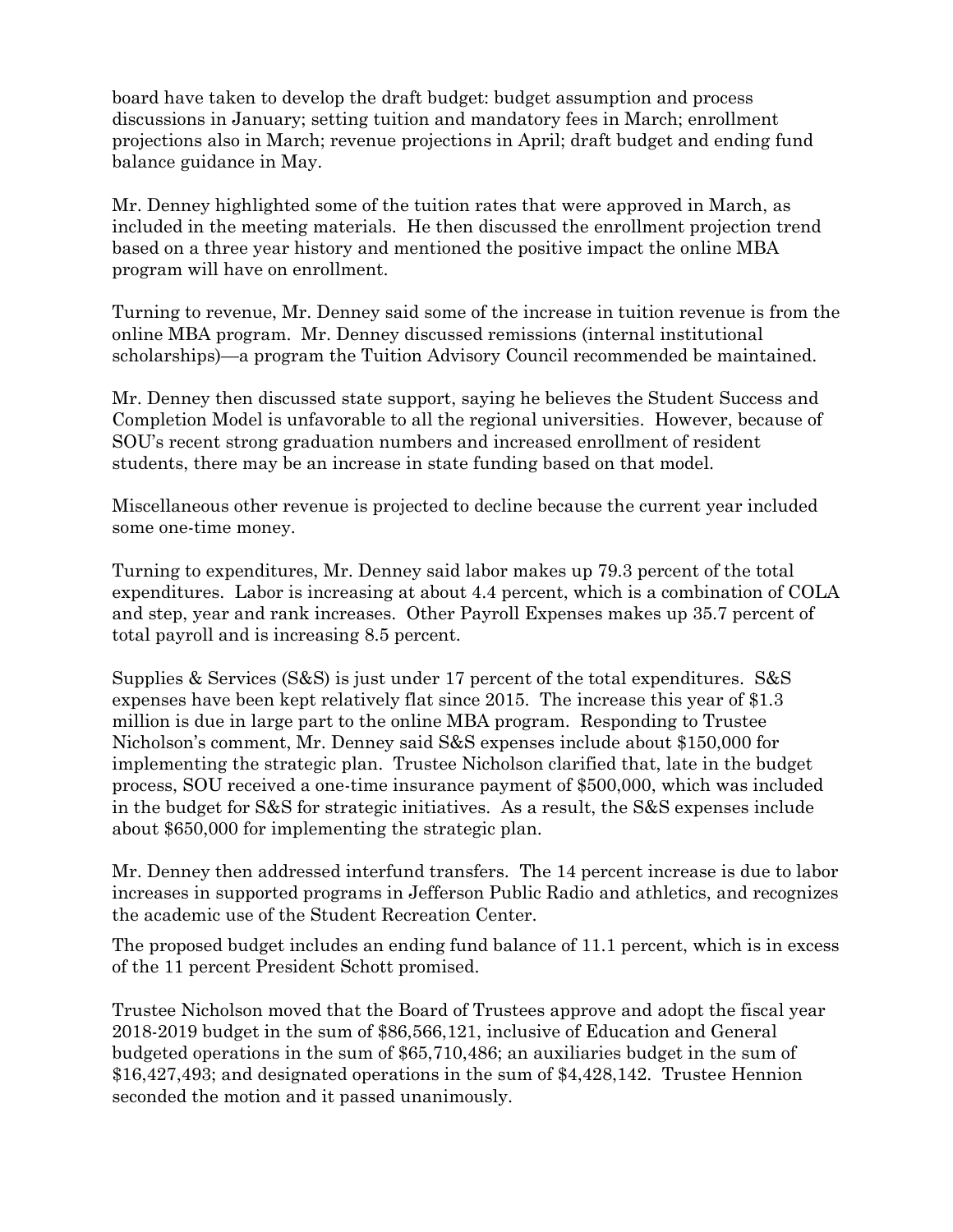Trustee Nicholson thanked Mr. Denney, Mr. Perkinson, and all of the staff for their teamwork.

# **Information and Discussion Items (Continued)**

#### SOU Foundation Update

Janet Fratella provided a fundraising update, saying the SOU Foundation has raised \$2.7 million as of the end of May against a goal of \$3.2 million. The donor base supports scholarships, capital projects, academic programs and public outreach, in addition to some unrestricted gifts.

Ms. Fratella informed the board of the OLLI capital campaign; the American Association of University Women's campaign; a successful fund-matching program; Raider Rendezvous events; and the opening of the Thalden and Lithia Motors Pavilions. She then shared stories of donors and their relationships with faculty that led to donations.

Ms. Fratella discussed three important components of her office's fundraising efforts: organization and staffing; pipeline of donors; and purpose and priorities of fundraising.

### Government Relations Update

Jeanne Stallman discussed the legislative funding cycle. The seven universities have submitted the consolidated funding request, which asked for \$1 billion but stressed that \$130 million over the previous year's funding was needed just to stay flat. She then discussed the draft agency requested budget which includes a 25 percent increase in the public university support fund.

Ms. Stallman provided updates on the Higher Education Authorization Act, DACA, Senator Merkley's visit to SOU, in-district visits to state legislators and information being sent to candidates.

Ms. Stallman said the technical and regional universities (TRUs) hired a lobbyist. This arrangement is working well and allows the TRUs to work together in other ways.

### Governance Discussion

#### *Board Policy Review*

Chair Thorndike said it is time to review the board's bylaws and policies. Trustees Nicholson, [Hennion] and Santos will participate in the review process, with assistance from Ms. Prud'homme and Jason Catz.

### *Board Evaluations and Exit Interviews*

Chair Thorndike mentioned the self-evaluation the board secretary will send to all the trustees and stressed the importance of completing the evaluation. He then mentioned the exit interview process that was discussed at the Executive and Audit Committee's meeting.

#### *New Trustee Orientation*

Chair Thorndike said firm dates have not yet been set for the new trustee orientation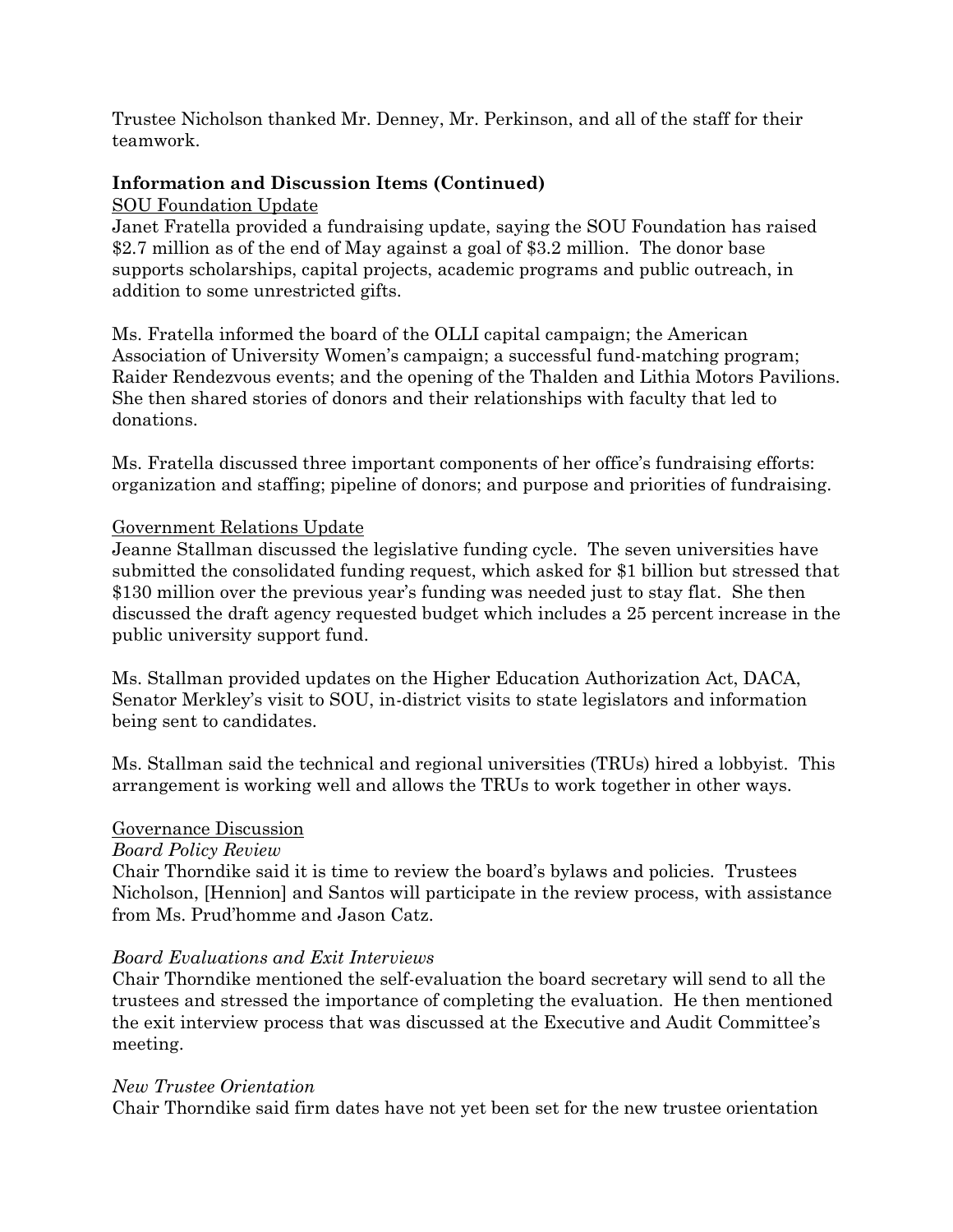and introduced the idea of having mentors for each of the new trustees.

### *Board Retreat*

Chair Thorndike mentioned the board's retreat on September 27-28 and solicited ideas for topics to be included.

## Presidential Evaluation Process

Chair Thorndike said it was again time to complete the presidential evaluation. He described the evaluation process and said he and the incoming board chair would work together on the evaluation. This is the year-two evaluation; the year-three evaluation will be a 360 degree review.

### Trustee Recognition

Chair Thorndike recognized the trustees whose terms are ending: April Sevcik, Dennis Slattery, Teresa Sayre and Shea Washington. He presented those present with a picture of Churchill Hall and thanked them for their service. He also showed the perpetual plaque with their names.

### Future Meetings

This agenda item was not covered in the meeting.

Collective Bargaining Update - Executive Session [Pursuant to ORS 192.660(2)(d)] Chair Thorndike said the board would go into executive session to hear the labor negotiations update from Brian Caufield. Chair Thorndike said, pursuant to ORS 192.660 (2)(d), the board will meet in executive session to conduct deliberations with persons designated by the governing body to carry on labor negotiations. Pursuant to ORS 192.660 (4), representatives of the news media are not allowed to attend this executive session. There were no members of the media present.

Continuing, Chair Thorndike said, pursuant to ORS 192.660 (6), no final action will be taken or final decision made in the executive session. Pursuant to ORS 351.020 (1), Trustees Slattery and Steinman were kindly excused from the session. In addition to non-faculty and non-staff board members, the following persons were permitted to remain for the executive session: University Shared Services Enterprise, Director of Labor Relations, Brian Caufield; President Schott; Vice President for Finance and Administration, Greg Perkinson; Provost Sue Walsh; and the University Board Secretary.

At this time, the recording and live stream of the meeting were stopped and the board went into executive session.

### **Adjournment**

Chair Thorndike returned the meeting to public session and adjourned the meeting at approximately 4:27 p.m.